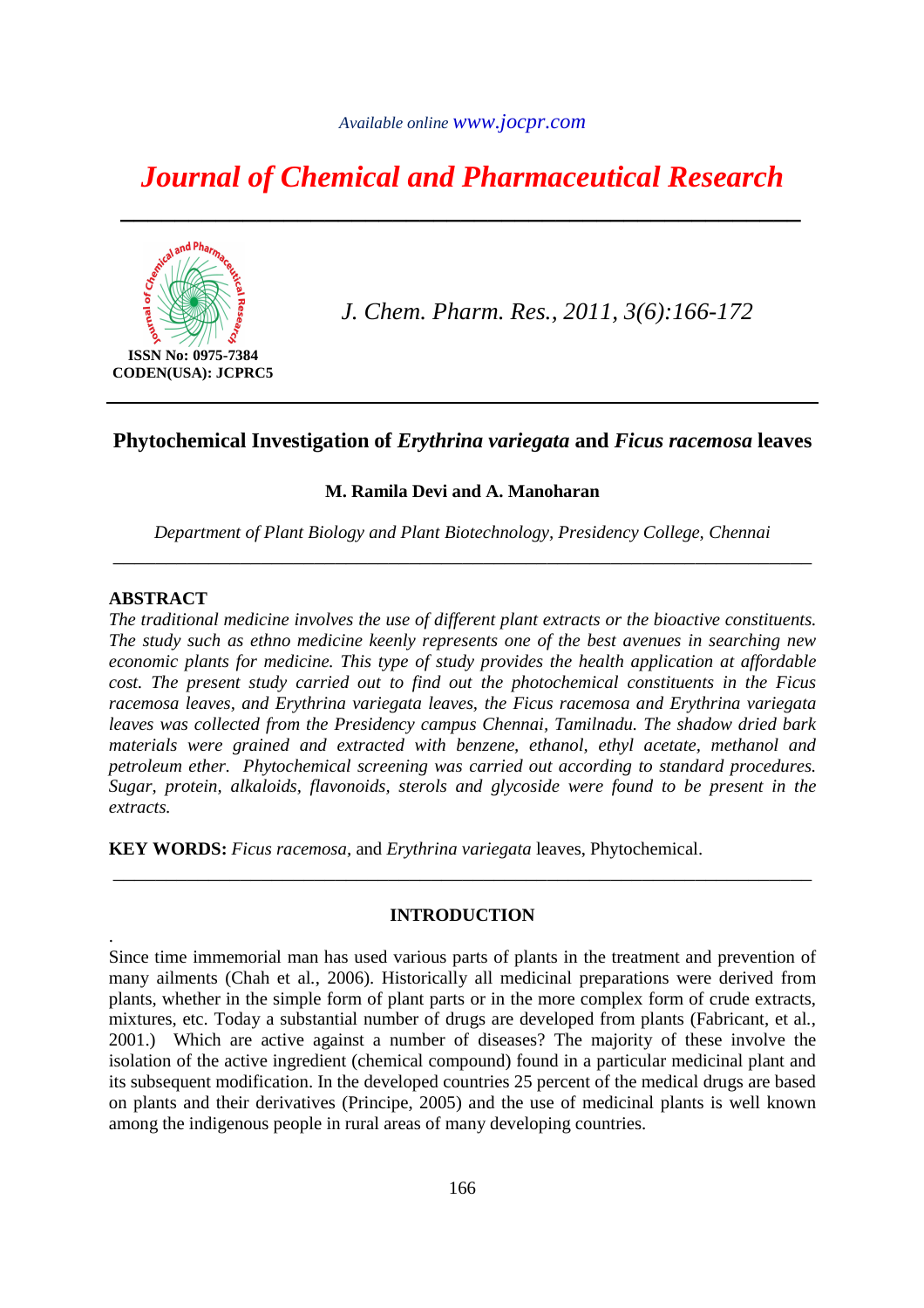Phyotochemicals may protect human from a host of diseases. Phytochemicals are non-nutritive plant chemicals that have protective or disease preventive properties (Ahmed, et al*.*, 2010) Plant produces these chemicals to protect itself but recent research demonstrates that many phyotochemicals can protect humans against diseases. There are many phytochemicals in fruits and herbs and each works differently. (Argal, and Pathak, 2006.)

*\_\_\_\_\_\_\_\_\_\_\_\_\_\_\_\_\_\_\_\_\_\_\_\_\_\_\_\_\_\_\_\_\_\_\_\_\_\_\_\_\_\_\_\_\_\_\_\_\_\_\_\_\_\_\_\_\_\_\_\_\_\_\_\_\_\_\_\_\_\_\_\_\_\_\_\_\_\_*

*Ficus racemosa* Linn belonging to the family Moraceae is commonly known as 'Jagyadumur' (Bengali), 'Gular' (Hindi) and 'Udumbara' (Sanskrit) is a well-known moderate sized to large spreading tree with ovate, ovate-lanceolate leaves. The leaves are used in dysentery, diarrhoea, billious affection and in dysmenorrheal; barks and fruits are also used in dysentery, diarrhoea and in diabetes (Chopra *et al.*, 1958; Kirtikar and Basu, 1975; Nadkarni *et al.*, 1976).The antidiarrhoeal hypoglycemic activity (Mandal *et al.*, 1997b),anti-inflammatory activity (Mandal *et al.*,1998a), hepatoprotective activity (Mandal *et al.*, 1998b, 1999) and the treatment of bronchitis (*Mandal et al.,* 2000) are properties of the leaf extract of *F. racemosa* have been reported .

*Erythrina variegata* Linn. Var*.* belonging to the family Fabaceae is commonly known as 'Palitamadar'(Bengali), 'Pharahada, Pangara' (Hindi), 'Paribhadraka, Kantakimsuka' (Sanskrit) is a medium-sized deciduous small tree with prickly stems and branches, leaves with triangular leaflets and large coral red flowers and grows all over Bangladesh. Different parts of *E. Variegata* have used in traditional medicine as nervine sedative, febrifuge, anti-asthmatic and antiepileptic. (Anwar *et al.*, 2006.) The leaves are used in fever, inflammation and joint pain. The juice of the leaves is used in earache, toothache (Ghani, 1998) constipation, (Anonymous.2002) cough (Ghosal , *et al.*, 1972.) and also known to stimulate lactation and menstruation. Leaves and Juice are being used in the traditional system of medicine for the treatment of various ailments such as liver trouble, convulsion, arthritis, etc. (Nadkarni, *et al.*, 1992; Kiritikar, *et al.*, 1991). Hence the present study has been made to investigate the phytochemical screening of the *Ficus racemosa* and *Erythrina variegata* leaves.

# **EXPERIMENTAL SECTION**

# **Plant materials**

*Ficus racemosa* and *Erythrina variegata* barks are collected from Presidency college campus Chennai, Tamil Nadu. They were washed with tap water, rinsed with distilled water and cut in to small fragments and shade dried until the fracture is uniform and smooth. Then the dried plant material was powdered. Then the final uniform powder was used for the extraction of active constituents of the plant.

#### **Preparation of extracts**

The dried powder material was extracted and dematerialized water successively in a Soxhlet apparatus. The extracts were filtered while hot and concentrated under reduced pressure. The practical and % yields of the ex- tracts were calculated. Different types of polar solvents like Ethanol Methanol [High polar solvent], Ethyl acetate, and Petroleum ether [moderate], Benzene, [low polar solvent] were used for the extractions. These extracts were used for the detection of photochemical analysis and Thin Layer Chromatography (TLC).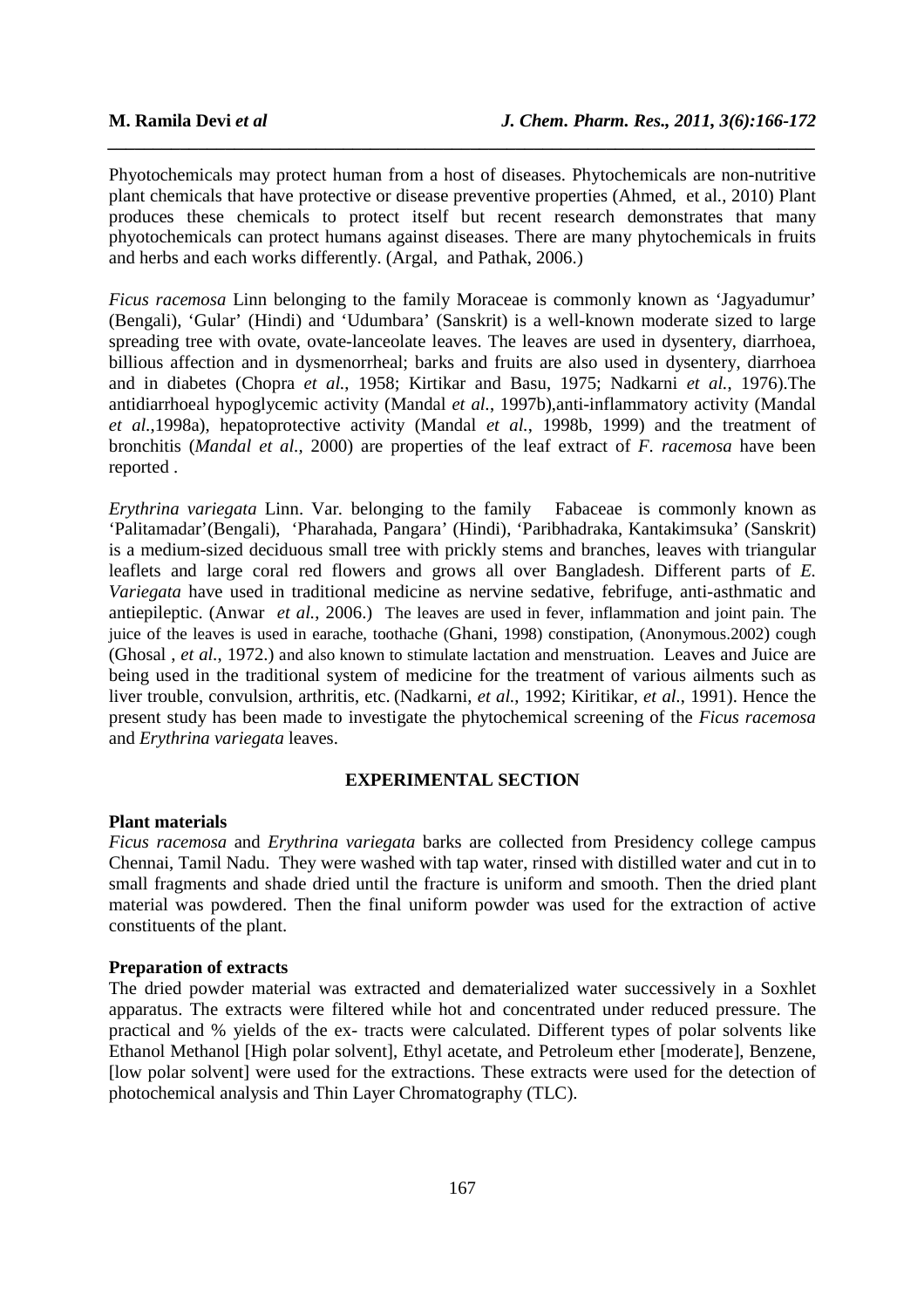# **Pharmacagnostic Evalutions Determination of Ash**

Weigh 2-4 g of the sample accurately in previously ignited and tarred silica dish. Spread the material evenly and ignite in a muff furnace at 600ºc until it is white, indicating absence of carbon. Cool the dish in desiccators and weigh. If carbon free ash cannot be obtained in this manner, cool the dish and moister then residue with about 2ml of water or a saturated solution of Ammonium nitrate. Dry on a water- bath, and then ignite in the muffle furnace to constant weigh. Calculate the percentage of total ash of air-dried material.

*\_\_\_\_\_\_\_\_\_\_\_\_\_\_\_\_\_\_\_\_\_\_\_\_\_\_\_\_\_\_\_\_\_\_\_\_\_\_\_\_\_\_\_\_\_\_\_\_\_\_\_\_\_\_\_\_\_\_\_\_\_\_\_\_\_\_\_\_\_\_\_\_\_\_\_\_\_\_*

# **Determination of Acid insoluble ash**

The ash obtained as described in the determination of total ash. To the dish containing the total ash, add 45ml of 1:5 HCL in three portions of 15ml each time boil gently for 5minutes and filter. Collect the insoluble matter on an ash less filter paper [What man no.41] and wash with distilled water until the residue is free from acid. Transfer the filter paper containing the insoluble matter to the original dish, dry and ignite to constant weight. Cool the dish in a desicator, and then weigh. Calculate the percentage of Acid insoluble- ash of the air-dried material.

# **Alcohol Soluble extract**

Weigh accurately 4g of the sample in a glass stoppered flask. Add 100ml of alcohol [approximately 95%] shake occasionally for 6hrs and then allow stand for 18hrs. It was then filter rapidly taking care not be lose any solvent and pipette out 25ml of the filtrate in preweighed 100ml beaker and evaporate to dryness on a water 105<sup>o</sup>c for 6hrs, cool in a desiccators for 30minutes and weigh. Calculate the percentage of alcohol extractable matter of the sample.

# **Water Soluble extract**

Weigh accurately 4g of the sample in a glass stoppered flask. Add 100ml of chloroform water [95ml of water+5ml of Chloroform] shake occasionally for 6hrs and then allow to stand for 18hrs. It was then filter rapidly taking care not be lose any solvent and pipette out 25ml of the filtrate ina pre-weighed 100ml beaker and evaporate to dryness on a water 105ºc for 6hrs, cool in a desiccators for 30minutes and weigh. Calculate the percentage of alcohol extractable matter of the sample.

# **TLC(Thin layer chromatography)**

4g of the samples were soaked in 40ml of Ethyl alcohol and kept overnight, boiled for ten minutes and filtered. The filtrate was concentrated to 10ml and made up to the mark in a 10ml standard flask. 15µlof this solutions was applied on Merck Aluminum plate 60 F254 pre-coated with silica gel of 0.2mm thickness and the plates was developed in Toluene: Ethyl acetate: Formic acid 5:1.5:0.5. After drying the plate was visualized under UV 254 and 366 nm. The plates were then dipped in Vanillin- Sulphuric acid reagent and kept in oven 105º C till the colour of the spots appeared.

# **Qualitative phytochemical analysis**

# **Test for Alkaloid**

Five ml of extract was taken in acetic acid and 2ml of freshly prepared Dragendroff's reagent to be added. A n orange or red precipitate shows the presence of alkaloids.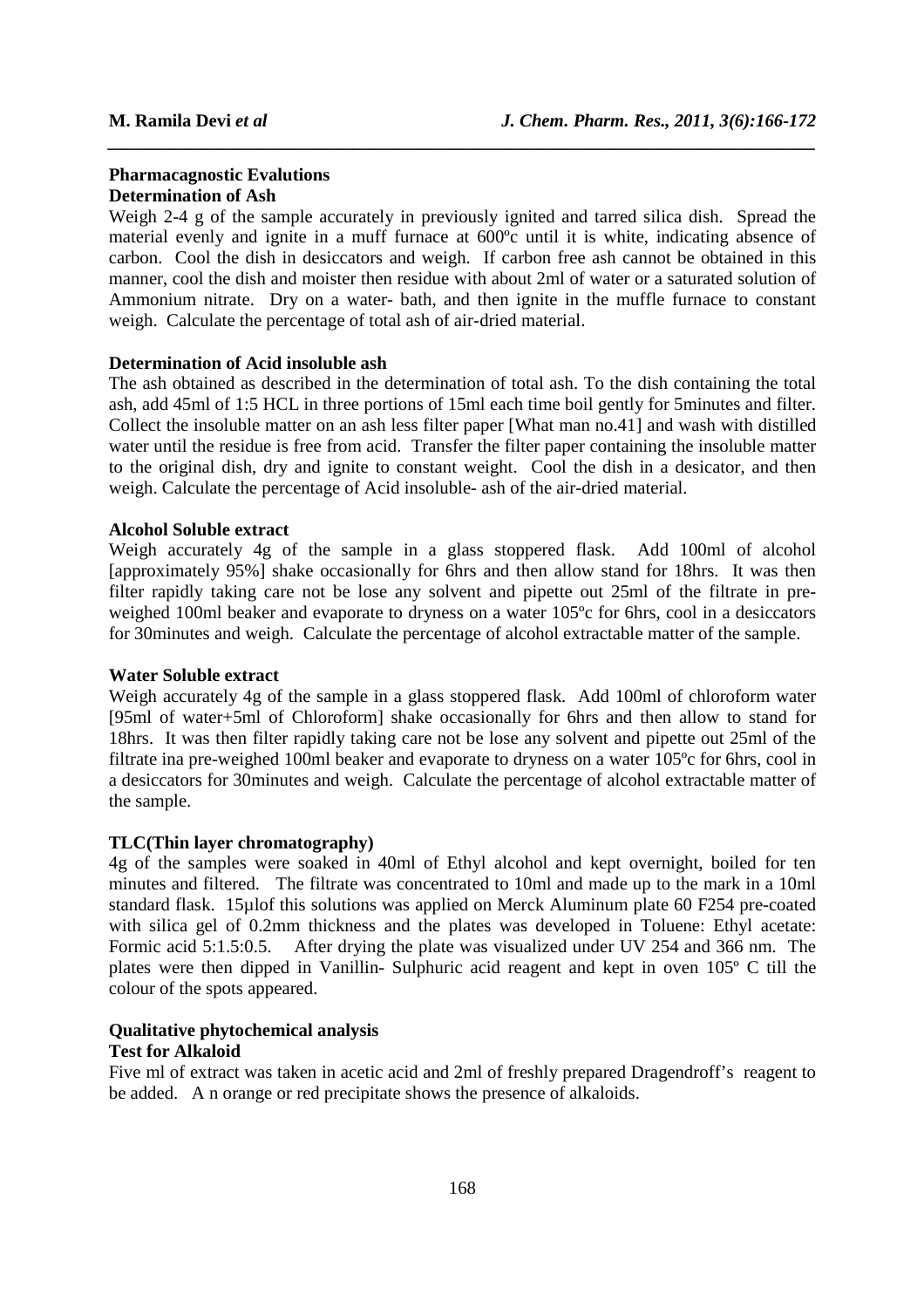## **Test for triterpenoids [Noller's Test]**

One ml of extract with tin and thionyl Chloride[1ml] were added. Heat in a water- bath. Purple colour shows the presence of triterpenoids.

*\_\_\_\_\_\_\_\_\_\_\_\_\_\_\_\_\_\_\_\_\_\_\_\_\_\_\_\_\_\_\_\_\_\_\_\_\_\_\_\_\_\_\_\_\_\_\_\_\_\_\_\_\_\_\_\_\_\_\_\_\_\_\_\_\_\_\_\_\_\_\_\_\_\_\_\_\_\_*

# **Test for Steroids [Liebermann – Bur chard's Test]**

One ml of extract 0.5ml of Chloroform, 5ml of acetic acid, heat, add 5ml of acetic anhydride and add conc. Sulphuric acid. Green Colour shows the presence of Steroids.

## **Test for Flavonoids [ Shinadow's Test]**

One ml of extract, 5-10drops of dilute HCL was added followed by a small amount Mg and the solution was boiled in a water- Bath for a few minutes. Mejanta colour shows the presence of Flavonoids.

# **Test for Carbohydrates [sugar]**

Extract was treated with anthrone and Conc. Sulphuric acid. Heat ina water- bath. Green colour shows the presence of sugar.

## **Test for Quinones**

One ml of extract 1ml of Conc. Sulphuric acid was added. Formation of red colour shows the presence of Quinones.

# **Test for Phenols**

One ml of the extract, 2ml of distilled water was added followed by few drops of 10% aqueous ferric chloride. Appearance of blue or green colour indicates the presence of phenols.

#### **Test for Saponin**

One ml of extract was diluted to 5ml of water was added and the tube was shaken vigorously. Formation of honey comb, like froth indicates the presence of saponins.

# **Test for Tannin**

One ml of extract was diluted to 5mlwith distilled water in a tube and to this a few drops of led acetate solution (1%) was added. A white precipitate indicates the presence of tannin.

# **RESULTS AND DISCUSSION**

Herbal extracts contain different phytochemicals with biological activity that can be of valuable therapeutic index. Much of the protective effect of fruits and vegetables has been attributed by phytochemicals, which are the non-nutrient plant compounds. In the present investigation, characteristics of pharmacagonasical significance of *Ficus racemosa* and *Erythrina variegata*  leaves shows, total ash, acid insoluble ash, loss on drying, Alcohol soluble extractive value, water soluble extractive value, determined. The standardization values of *Ficus racemosa* leaf had relatively low on *Erythrina variegata is* given in Table-1. *Ficus religiosa* is reported to have numerous therapeutic uses in folk medicine. Leaf juice has been used for the treatment of asthma, cough, sexual disorders, diarrhoea, haematuria, ear-ache and toothache, migraine, eye troubles, gastric problems and scabies; leaf decoction has been used as an analgesic for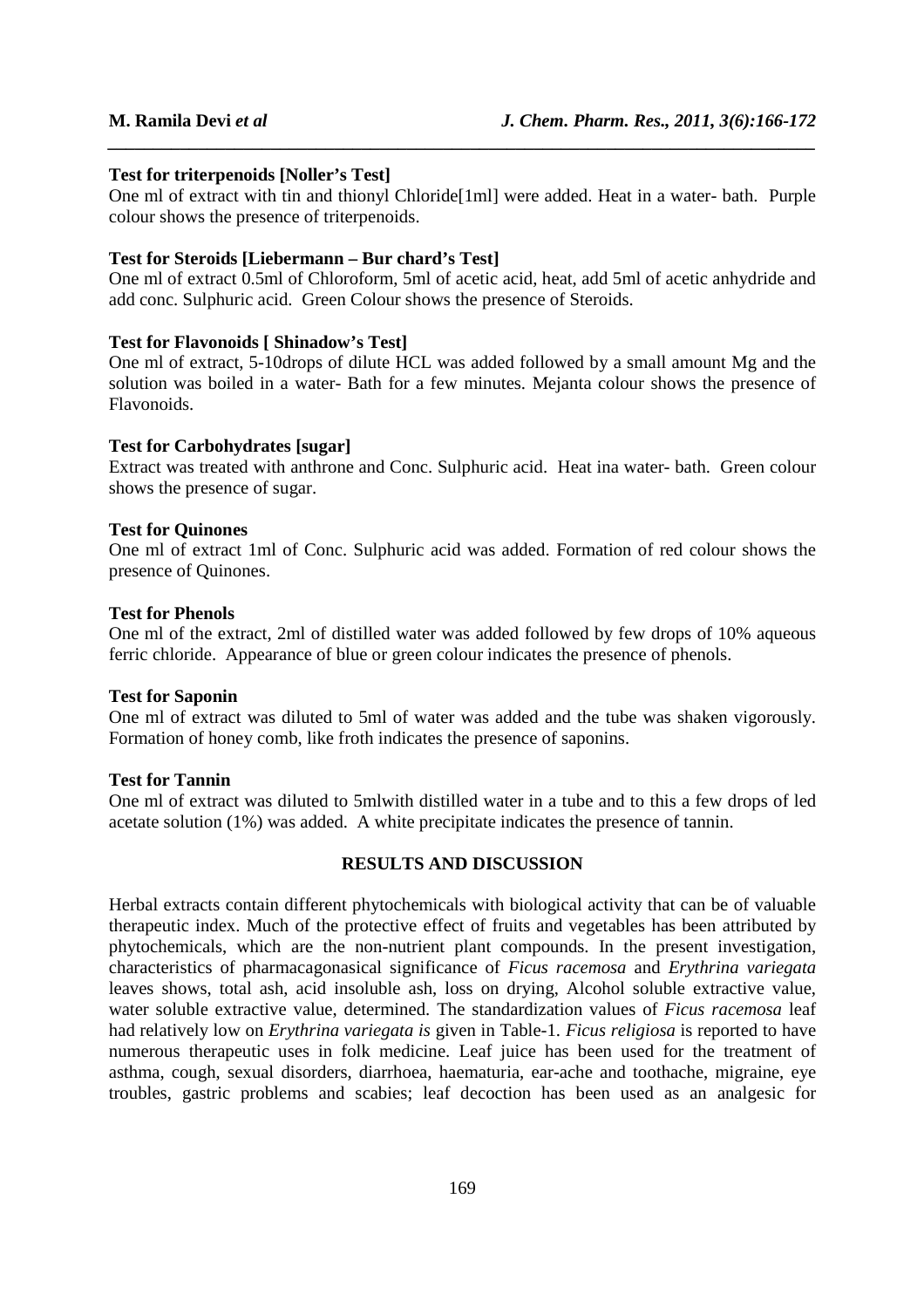toothache.[ Damanpreet Singh, , *et al.*, June 2009,] Fresh and dried fruit of *F.carica* is used in cancer,carcinoma, ulcers, hepatomegaly, spleenomegaly.

*\_\_\_\_\_\_\_\_\_\_\_\_\_\_\_\_\_\_\_\_\_\_\_\_\_\_\_\_\_\_\_\_\_\_\_\_\_\_\_\_\_\_\_\_\_\_\_\_\_\_\_\_\_\_\_\_\_\_\_\_\_\_\_\_\_\_\_\_\_\_\_\_\_\_\_\_\_\_*

| S.No | <b>Parameters</b>                       | Ficus racemosa | Erythrina variegata |
|------|-----------------------------------------|----------------|---------------------|
|      | $\text{Ash}(\% \text{w/w})$             | 11.56          | 9.47                |
|      | Acid insoluble ash $(\%W/W)$            | 3.52           | 0.35                |
| 3.   | Water –soluble extractive $(\% w/w)$    | 10.89          | 20.6                |
| 4.   | Alcohol-soluble extractive $(\% w/w)$   | 1.78           | 4.57                |
|      | Loss on drying at $105^{\circ}c$ (%w/w) | 1170           | 14.28               |

**Table 1- The analysis of Standardization in the** *Ficus racemosa& Erythrina variegata* **leaf** 

**Table 2 - The analysis of phytochemicals in the different organic extracts of** *Ficus racemosa* **and** *Erythrina variegata* **leaves** 

|                      | <b>Leaf inference</b> |        |     |     |                     |     |     |     |     |     |
|----------------------|-----------------------|--------|-----|-----|---------------------|-----|-----|-----|-----|-----|
| <b>Phtochemicals</b> | <b>Ficus racemosa</b> |        |     |     | Erythrina variegata |     |     |     |     |     |
|                      | B                     | E      | EA  | M   | PE                  | B   | E   | EA  | M   | PE  |
| Steroid              | $+$                   | $+$    | $+$ | $+$ | $+$                 | $+$ | $+$ | $+$ | $+$ | 土   |
| Triterpenoid         | $+$                   | $+$    | $+$ | $+$ | $+$                 | $+$ | ۰   | $+$ | -   | $+$ |
| Flavonoid            | $+$                   | $+$    | $+$ | $+$ |                     | $+$ |     | $+$ | ۰   | $+$ |
| Furan                |                       | $^{+}$ | ۰   | $+$ | $+$                 |     |     | $+$ | ۰   |     |
| Sugar                | $+$                   | $+$    | $+$ | $+$ | $+$                 | $+$ | ۰   |     | ۰   | $+$ |
| Coumarin             | $+$                   | $+$    | $+$ | $+$ |                     | ۰   | $+$ | $+$ | $+$ |     |
| Quinine              | ۰                     | $+$    | ۰   | $+$ | $+$                 |     | ۰   |     | -   |     |
| Alkaloid             | $+$                   | ۰      | $+$ | ۰   | $+$                 | $+$ | $+$ | $+$ | $+$ | $+$ |
| Tannin               | $+$                   |        | $+$ |     | $+$                 |     | -   | $+$ | -   |     |
| Phenol               | $+$                   | $+$    | $+$ | $+$ | $+$                 | $+$ | $+$ | $+$ | $+$ | $+$ |
| Acid                 | -                     |        | ۰   |     |                     | -   |     |     | -   |     |
| Saponin              | $+$                   | -      | $+$ |     | $+$                 | $+$ | $+$ | $+$ | $+$ |     |

*+ = presence; - = Absence; B = Benzene; E = Ethanol; EA = Ethyl acetate; M = Methanol; PE = Petroleum ether.* 

| S.No | UV254 nm |      | UV366nm |      | With spray reagent |      |
|------|----------|------|---------|------|--------------------|------|
|      | Colour   | Rf   | Colour  | Rf   | Colour             | Rf   |
| 1.   | Green    | 0.16 | Red     | 0.16 | Pale brown         | 0.16 |
| 2.   | Green    | 0.79 | Red     | 0.24 | Pale brown         | 0.41 |
| 3.   |          |      | Red     | 0.29 | Grey               | 0.64 |
| 4.   |          |      | Blue    | 0.34 | Grey               | 0.56 |
| 5.   |          |      | Red     | 0.59 | Pale grey          | 0.60 |
| 6.   |          |      | Red     | 0.69 | Grey               | 0.64 |
| 7.   |          |      | Red     | 0.81 | Grey               | 0.68 |
|      |          |      |         |      | Grey               | 0.74 |
|      |          |      |         |      | Pale brown         | 0.79 |
|      |          |      |         |      | Grey               | 0.96 |

**Table 3a - TLC of** *Ficus racemosa* **leaf** 

Latex is used in ulcers and gout. Leaves are used in cancer, tumours, dermatitis. [Anwarul Hassan Gilani, *et al.*, 2008,].Different phytochemicals have been found to possess a wide range of activities, which may help in protection against chronic diseases. For example, glycosides,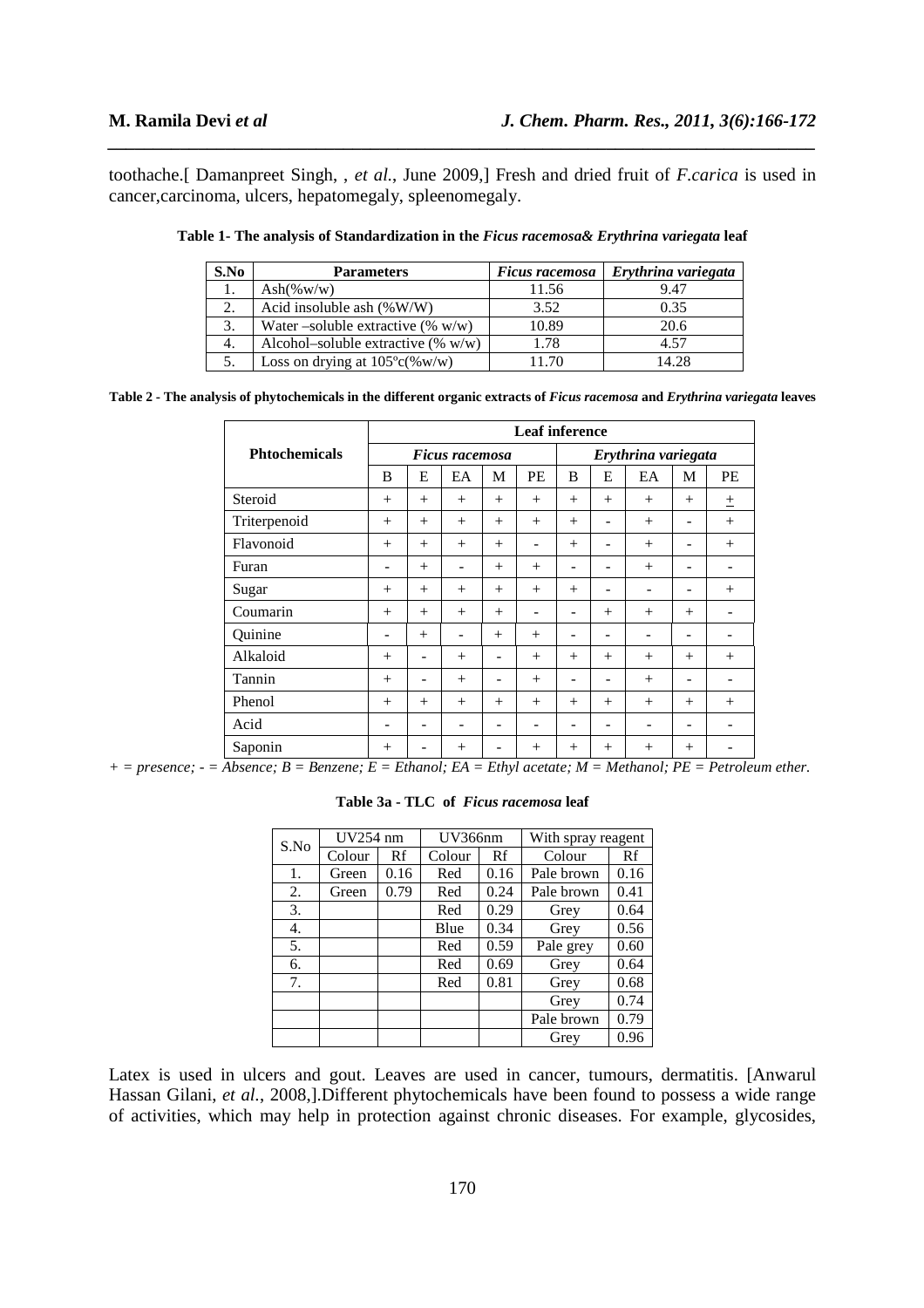saponins, flavonoids, tannins and alkaloids have hypoglycemic activities, anti- inflammatory activities (Augusti *et al.*, 2008) (Rupasinghe, *et al.*, 2003) reported that saponins possess hypocholesterolemic and antidiabetic properties. The terpenoids have also been shown to decrease blood sugar level in animal studies (Luo, *et al.*, 1999). Steroids, triterpenoids and saponins showed the analgesic properties and central nervous system activities. (Sayyah , *et al.*, 2004; Malairajan , *et al.,* 2006) are shown in Table -2. TLC *Ficus racemosa* and *Erythrina variegata* leaves are shown in plate I and Table -3a and 3b.

*\_\_\_\_\_\_\_\_\_\_\_\_\_\_\_\_\_\_\_\_\_\_\_\_\_\_\_\_\_\_\_\_\_\_\_\_\_\_\_\_\_\_\_\_\_\_\_\_\_\_\_\_\_\_\_\_\_\_\_\_\_\_\_\_\_\_\_\_\_\_\_\_\_\_\_\_\_\_*

| S.No | UV254nm |      | UV366nm |      | With spray reagent |      |
|------|---------|------|---------|------|--------------------|------|
|      | Colour  | Rf   | Colour  | Rf   | Colour             | Rf   |
| 1.   | Green   | 0.27 | Blue    | 0.01 | Grey               | 0.15 |
| 2.   | Green   | 0.78 | Red     | 0.15 | Grey               | 0.37 |
| 3.   |         |      | Red     | 0.19 | Grey               | 0.51 |
| 4.   |         |      | Red     | 0.22 | <b>Brown</b>       | 0.60 |
| 5.   |         |      | Red     | 0.29 | Grey               | 0.66 |
| 6.   |         |      | Red     | 0.57 | Grey               | 0.72 |
| 7.   |         |      | Red     | 0.66 | <b>Brown</b>       | 0.79 |
| 8.   |         |      | Red     | 0.72 | <b>Brown</b>       | 0.82 |
| 9.   |         |      | Red     | 0.79 | <b>Brown</b>       | 0.91 |
| 10.  |         |      | Red     | 0.90 |                    |      |

|  |  |  |  | Table 3b - TLC of Erythrina variegata leaf |
|--|--|--|--|--------------------------------------------|
|--|--|--|--|--------------------------------------------|

## **CONCLUSION**

Since the study was conducted in a controlled manner, the phytochemical results can be used for the standardization of the above mentioned drugs. A preliminary screening and more research has to be undertaken to explore the wonderful therapeutic properties of these medicines. To conclude the presence study, we have found that most of the biologically active phytochemicals were present in the ethanolic extract of the *Ficus racemosa* and *Erythrina variegata* leaves.

### **REFERENCES**

[1] Chah KF, Eze CA, Emuelosi CE, Esimone CO. **2006**. *J Ethnopharmacol* 104: 164 -167.

[2] Choi SW, Son BW, Son YS, Park YI, Lee SK, Chung MH. **2001**. *Brit J Dermatol* 145: 535- 545.

[3] Fabricant DS, Farnsworth NR. **2001**. *Environ Health Pers* 109 (Suppl 1): 69-75.

[4] Principe P. 2005. Monetising the pharmacological benefits of plants. US Environmental protection Agency,Washington, D.C. pp. **1991**.

[5] Ahmed, F and Urooj, A. *J young pharm* vol(1) ; 2 160-164 (**2010**).

[6] Agarwal, A. and Pathak, A. *J Ethnopharmacology*, 106: 142-145 (**2006**).

[7] Chopra RN, Chopra IC, Handa KL, Kapur LD, **1958**. Indigenous Drugs of India, Academic Publishers:Calcutta, 2nd ed., 508-674.

[8] Kirtikar KR, Basu BD, **1975**. Indian Medicinal Plants, Vol III, 2nd ed. Bishen Singh Mahendra Pal Singh: Dehradun: 2327-2329.

[9] Mandal SC, Mukherjee PK, Saha K, Das J, Pal M,Saha BP, **1997b**. *Natural Product Sciences*, 3:38-41.

[10] Mandal SC, Maity TK, Das J, Saha BP, Pal M,**1998a**. *Natural Product Sciences*, 4: 174- 179.